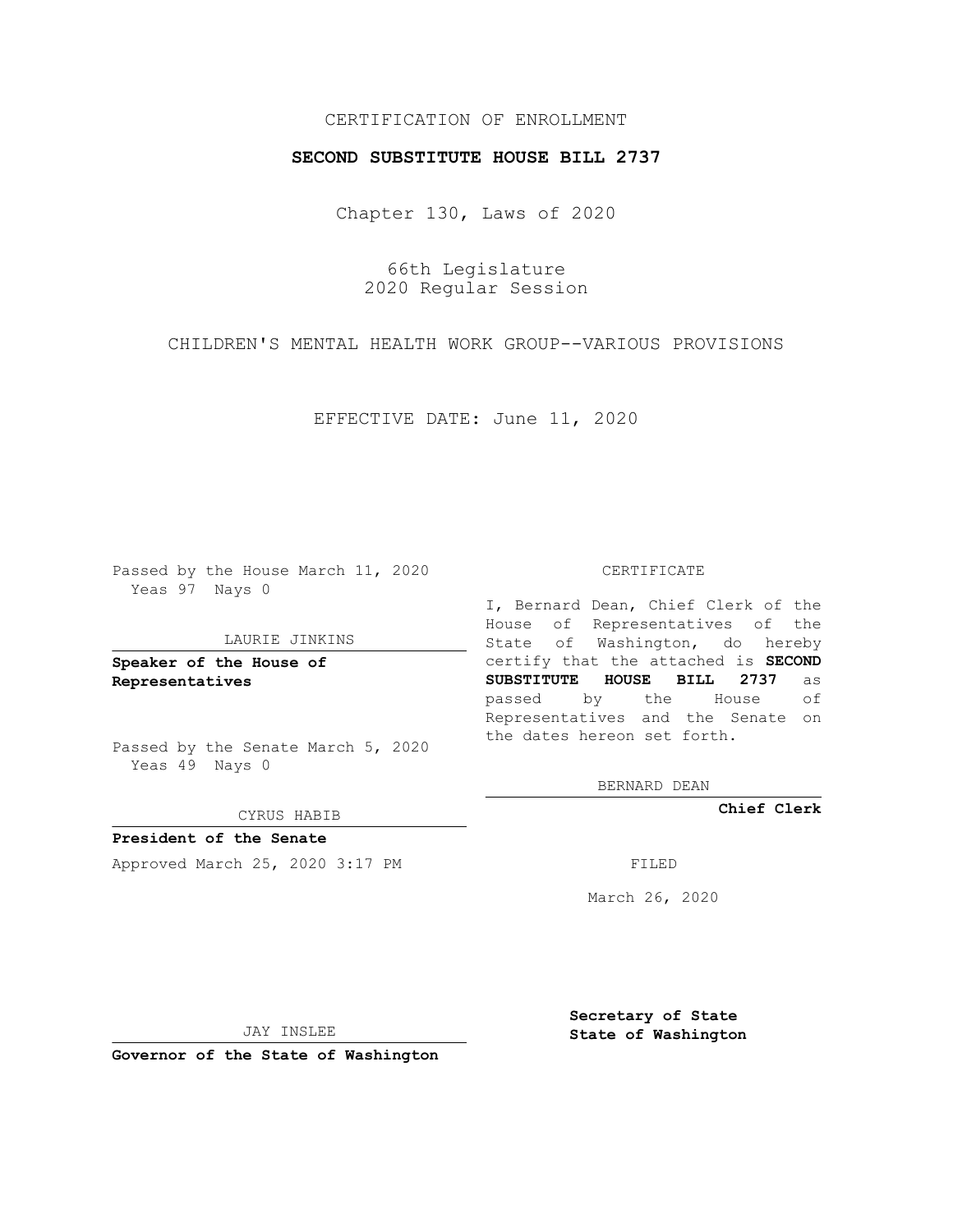## **SECOND SUBSTITUTE HOUSE BILL 2737**

AS AMENDED BY THE SENATE

Passed Legislature - 2020 Regular Session

# **State of Washington 66th Legislature 2020 Regular Session**

**By** House Appropriations (originally sponsored by Representatives Callan, Dent, Frame, Stonier, Eslick, Lovick, Entenman, Senn, Caldier, Davis, Leavitt, Bergquist, Goodman, Riccelli, and Chambers)

READ FIRST TIME 02/11/20.

1 AN ACT Relating to revising the name, term, membership, and 2 duties of the children's mental health work group; amending RCW 3 74.09.4951; and providing an expiration date.

4 BE IT ENACTED BY THE LEGISLATURE OF THE STATE OF WASHINGTON:

5 **Sec. 1.** RCW 74.09.4951 and 2019 c 360 s 2 are each amended to read as follows:6

7 (1) ((A children's mental)) The children and youth behavioral 8 health work group is established to identify barriers to and 9 opportunities for accessing ((mental)) behavioral health services for 10 children and *their families*, and to advise the legislature on 11 statewide ((mental)) behavioral health services for this population.

12 (2) The work group shall consist of members and alternates as 13 provided in this subsection. Members must represent the regional, 14 racial, and cultural diversity of all children and families in the 15 state. ((Members of the children's mental health work group created 16 in chapter 96, Laws of 2016, and serving on the work group as of 17 December 1, 2017, may continue to serve as members of the work group 18 without reappointment.))

19 (a) The president of the senate shall appoint one member and one 20 alternate from each of the two largest caucuses in the senate.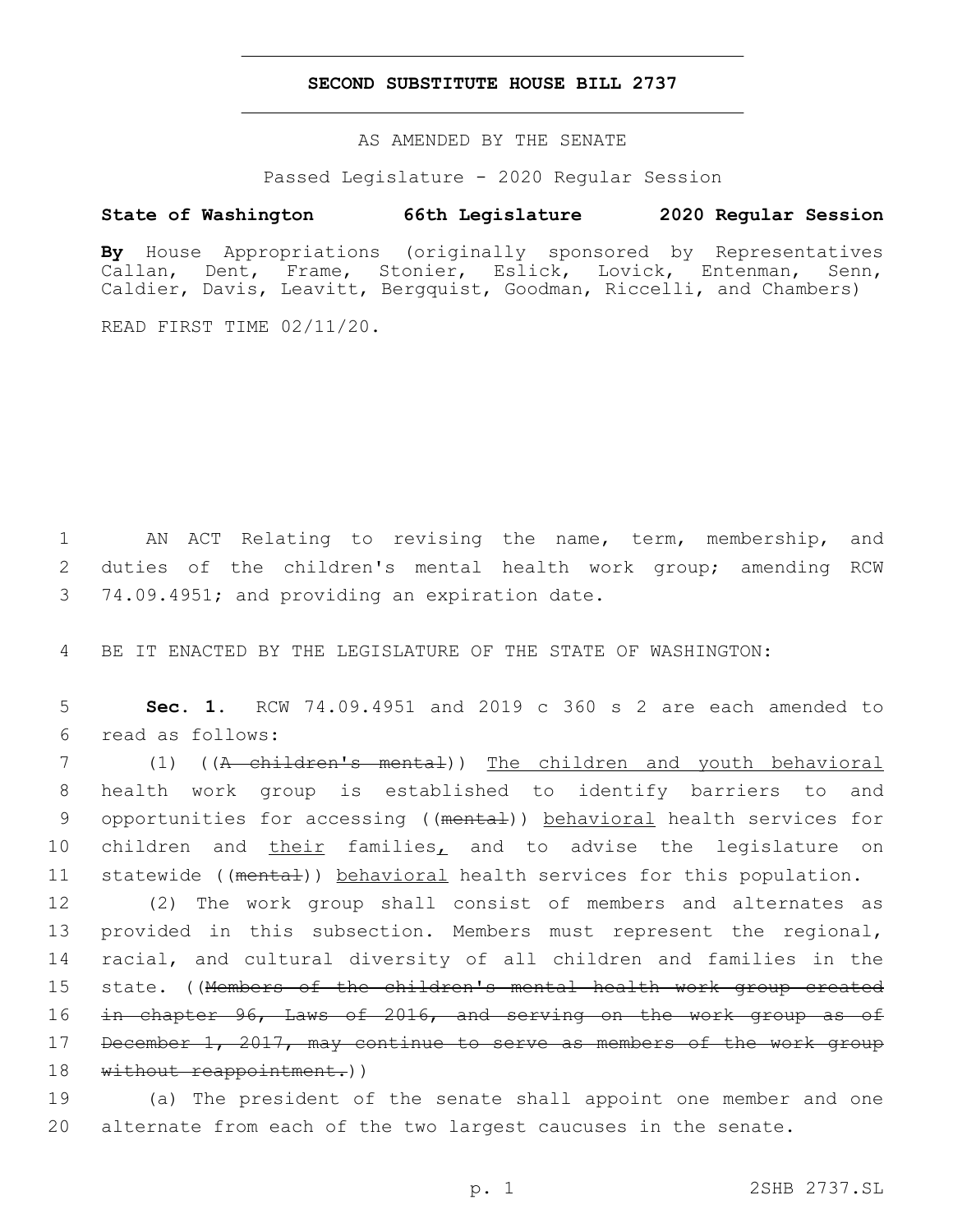1 (b) The speaker of the house of representatives shall appoint one 2 member and one alternate from each of the two largest caucuses in the 3 house of representatives.

 (c) The governor shall appoint six members representing the following state agencies and offices: The department of children, youth, and families; the department of social and health services; the health care authority; the department of health; the office of homeless youth prevention and protection programs; and the office of 9 the governor.

10 (d) The governor shall appoint ((one member representing each  $11$   $\Theta$  $f$ ) the following members:

12 (i) ((Behavioral)) One representative of behavioral health 13 administrative services organizations;

14 (ii) ((Community)) One representative of community mental health 15 agencies;

16 (iii) ((Medicaid)) One representative of medicaid managed care 17 organizations;

18 (iv) ((A)) One regional provider of co-occurring disorder 19 services;

20 (v) ((<del>Pediatricians</del>)) One pediatrician or primary care 21  $provider(G);$ 

22 (vi) ((Providers)) One provider specializing in infant or early 23 childhood mental health;

24 (vii) ((Child health advocacy groups)) One representative who 25 advocates for behavioral health issues on behalf of children and 26 youth;

27 (viii) ((Early)) One representative of early learning and child 28 care providers;

29 (ix) ((The)) One representative of the evidence-based practice institute;30

31 (x) ((Parents)) Two parents or caregivers of children who have 32 ((been the recipient of early childhood mental)) received behavioral 33 health services, one of which must have a child under the age of six; 34 (xi) ((An)) One representative of an education or teaching

35 institution that provides training for mental health professionals; 36 (xii) ( $(Foster)$ ) One foster parent( $(s)$ );

37 (xiii) ((Providers)) One representative of providers of 38 culturally and linguistically appropriate health services to 39 traditionally underserved communities;

p. 2 2SHB 2737.SL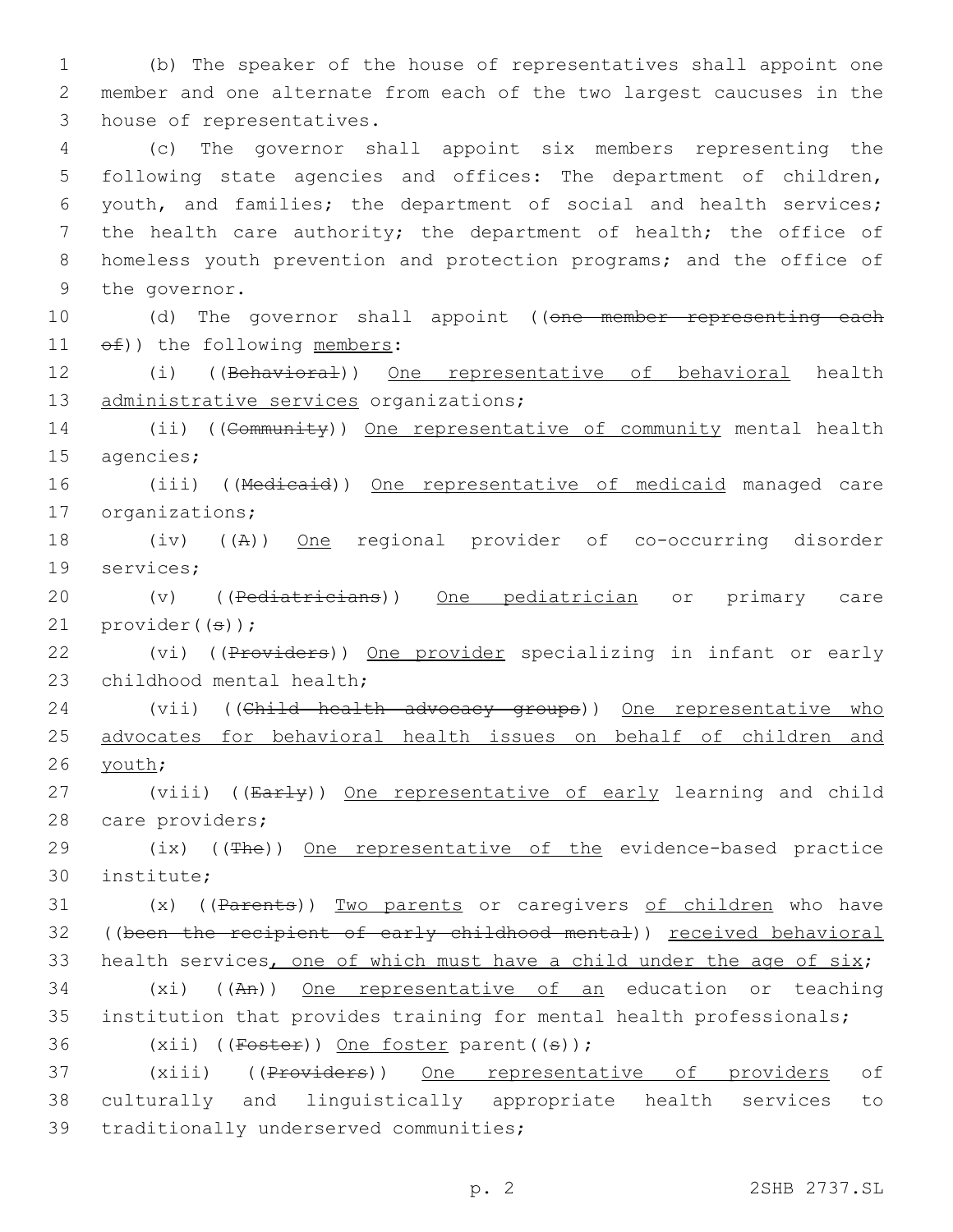1 (xiv) ((Pediatricians)) One pediatrician located east of the 2 crest of the Cascade mountains; ((and))

3 (xv) (( $\text{Child}$ ) One child psychiatrist(( $\theta$ ));

4 (xvi) One representative of an organization representing the 5 interests of individuals with developmental disabilities;

6 (xvii) Two youth representatives who have received behavioral 7 health services;

8 (xviii) One representative of a private insurance organization;

9 (xix) One representative from the statewide family youth system 10 partner roundtable established in the *T.R. v. Strange and McDermott*, 11 formerly the *T.R. v. Dreyfus and Porter*, settlement agreement; and

12 (xx) One substance use disorder professional.

13 (e) The governor shall request participation by a representative 14 of tribal governments.

15 (f) The superintendent of public instruction shall appoint one 16 representative from the office of the superintendent of public 17 instruction.

18 (g) The insurance commissioner shall appoint one representative 19 from the office of the insurance commissioner.

20 (h) The work group shall choose its cochairs, one from among its 21 legislative members and one from among the executive branch members. 22 The representative from the health care authority shall convene at 23 least two, but not more than four, meetings of the work group each 24 year.

 (i) The cochairs may invite additional members of the house of representatives and the senate to participate in work group activities, including as leaders of advisory groups to the work group. These legislators are not required to be formally appointed members of the work group in order to participate in or lead advisory 30 groups.

31 (3) The work group shall:

32 (a) Monitor the implementation of enacted legislation, programs, 33 and policies related to ((children's mental)) children and youth 34 behavioral health, including provider payment for ((depression 35 sereenings for youth and new mothers,)) mood, anxiety, and substance 36 use disorder prevention, screening, diagnosis, and treatment for 37 children and young mothers; consultation services for child care 38 providers caring for children with symptoms of trauma $(\tau)$ ); home 39 visiting services( $(\tau)$ ); and streamlining agency rules for providers 40 of behavioral health services;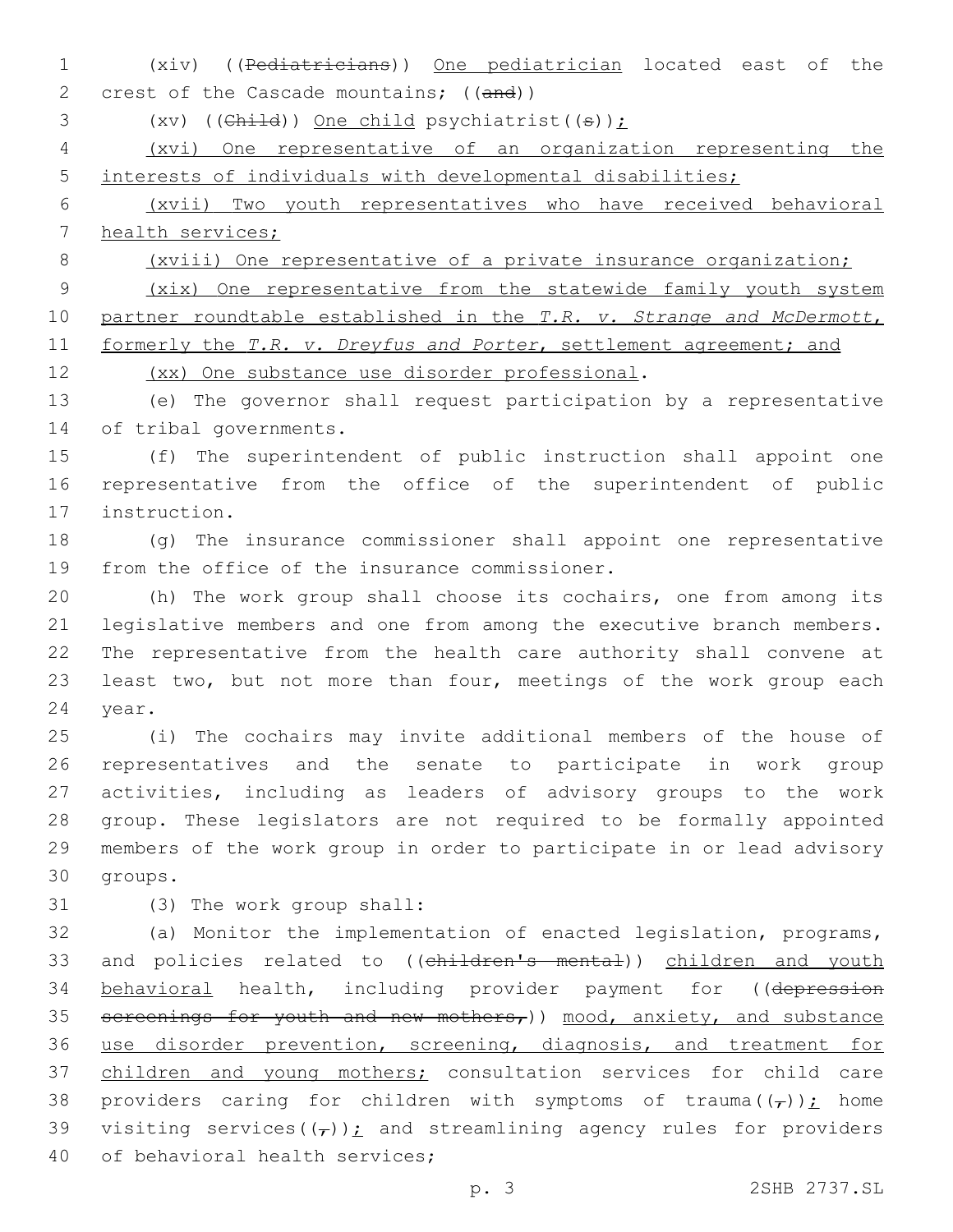| 1           | (b) Consider system strategies to improve coordination and remove                              |
|-------------|------------------------------------------------------------------------------------------------|
| 2           | barriers between the early learning, K-12 education, and health care                           |
| 3           | systems; $((and))$                                                                             |
| 4           | (c) Identify opportunities to remove barriers to treatment and                                 |
| 5           | strengthen ((mental)) behavioral health service delivery for children                          |
| 6           | and youth;                                                                                     |
| 7           | (d) Determine the strategies and resources needed to:                                          |
| 8           | (i) Improve inpatient and outpatient access to behavioral health                               |
| $\mathsf 9$ | services;                                                                                      |
| 10          | (ii) Support the unique needs of young children prenatally                                     |
| 11          | through age five, including promoting health and social and emotional                          |
| 12          | development in the context of children's family, community, and                                |
| 13          | culture; and                                                                                   |
| 14          | (iii) Develop and sustain system improvements to support the                                   |
| 15          | behavioral health needs of children and youth; and                                             |
| 16          | (e) Consider issues and recommendations put forward by the                                     |
| 17          | statewide family youth system partner roundtable established in the                            |
| 18          | T.R. v. Strange and McDermott, formerly the T.R. v. Dreyfus and                                |
| 19          | Porter, settlement agreement.                                                                  |
| 20          | (4) At the direction of the cochairs, the work group may convene                               |
| 21          | advisory groups to evaluate specific issues and report related                                 |
| 22          | findings and recommendations to the full work group.                                           |
| 23          | $(5)$ ( $(\overline{+a})$ ) The work group shall convene an advisory group ( $(\overline{+e})$ |
| 24          | develop a funding model for:                                                                   |
| 25          | (i) The partnership access line activities described<br>RCW                                    |
| 26          | 71.24.061, including the partnership access line for moms and kids                             |
| 27          | and community referral facilitation;                                                           |
| 28          | (ii) Delivering partnership access line services to educational                                |
| 29          | service districts for the training and support of school staff                                 |
| 30          | managing children with challenging behaviors; and                                              |
| 31          | (iii) Expanding partnership access line consultation services to                               |
| 32          | include consultation for health care professionals serving adults.                             |
| 33          | (b) The work group cochairs shall invite representatives from the                              |
| 34          | following organizations and interests to participate as advisory                               |
| 35          | group members under this subsection:                                                           |
| 36          | (i) Private insurance carriers;                                                                |
| 37          | (ii) Medicaid managed care plans;                                                              |
| 38          | (iii) Self-insured organizations;                                                              |
| 39          | (iv) Seattle children's hospital;                                                              |
| 40          | (v) The partnership access line;                                                               |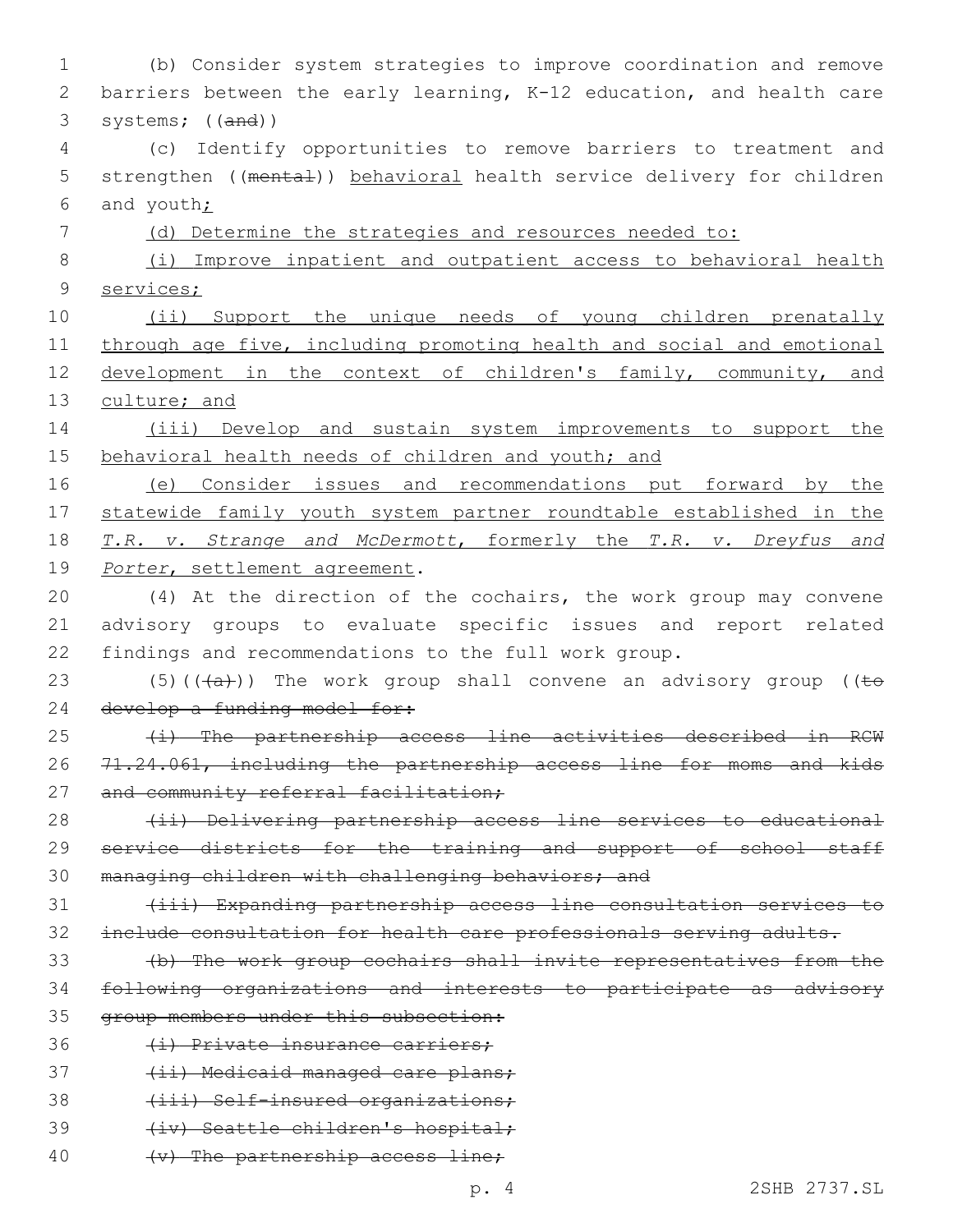1 (vi) The office of the insurance commissioner;

2 (vii) The University of Washington school of medicine; and

3 (viii) Other organizations and individuals, as determined by the 4 cochairs.

5 (c) The funding model must build upon previous funding model 6 efforts by the health care authority, including work completed 7 pursuant to chapter 288, Laws of 2018. The funding model must:

8 (i) Determine the annual cost of operating the partnership access 9 <del>line and its various components and collect a proportional share of</del> 10 program cost from each health insurance carrier; and

11 (ii) Differentiate between partnership access line activities 12 eligible for medicaid funding and activities that are nonmedicaid 13 eligible.

14 (d) By December 1, 2019, the advisory group formed under this 15 subsection must deliver the funding model and any associated 16 recommendations to the work group.)) focused on school-based 17 behavioral health and suicide prevention. The advisory group shall 18 advise the full work group on creating and maintaining an integrated 19 system of care through a tiered support framework for kindergarten 20 through twelfth grade school systems defined by the office of the 21 superintendent of public instruction and behavioral health care 22 systems that can rapidly identify students in need of care and 23 effectively link these students to appropriate services, provide age-24 appropriate education on behavioral health and other universal 25 supports for social-emotional wellness for all students, and improve 26 both education and behavioral health outcomes for students. The work 27 group cochairs may invite nonwork group members to participate as 28 advisory group members.

29 (6)(a) Staff support for the work group, including administration 30 of work group meetings and preparation of ((the updated)) full work 31 group recommendations and reports required under ((subsection (8)  $32$   $\Theta$  $f$ ) this section, must be provided by the health care authority.

33 (b) Additional staff support for legislative members of the work 34 group may be provided by senate committee services and the house of 35 representatives office of program research.

 (c) Subject to the availability of amounts appropriated for this 37 specific purpose, the office of the superintendent of public instruction must provide staff support to the school-based behavioral health and suicide prevention advisory group, including